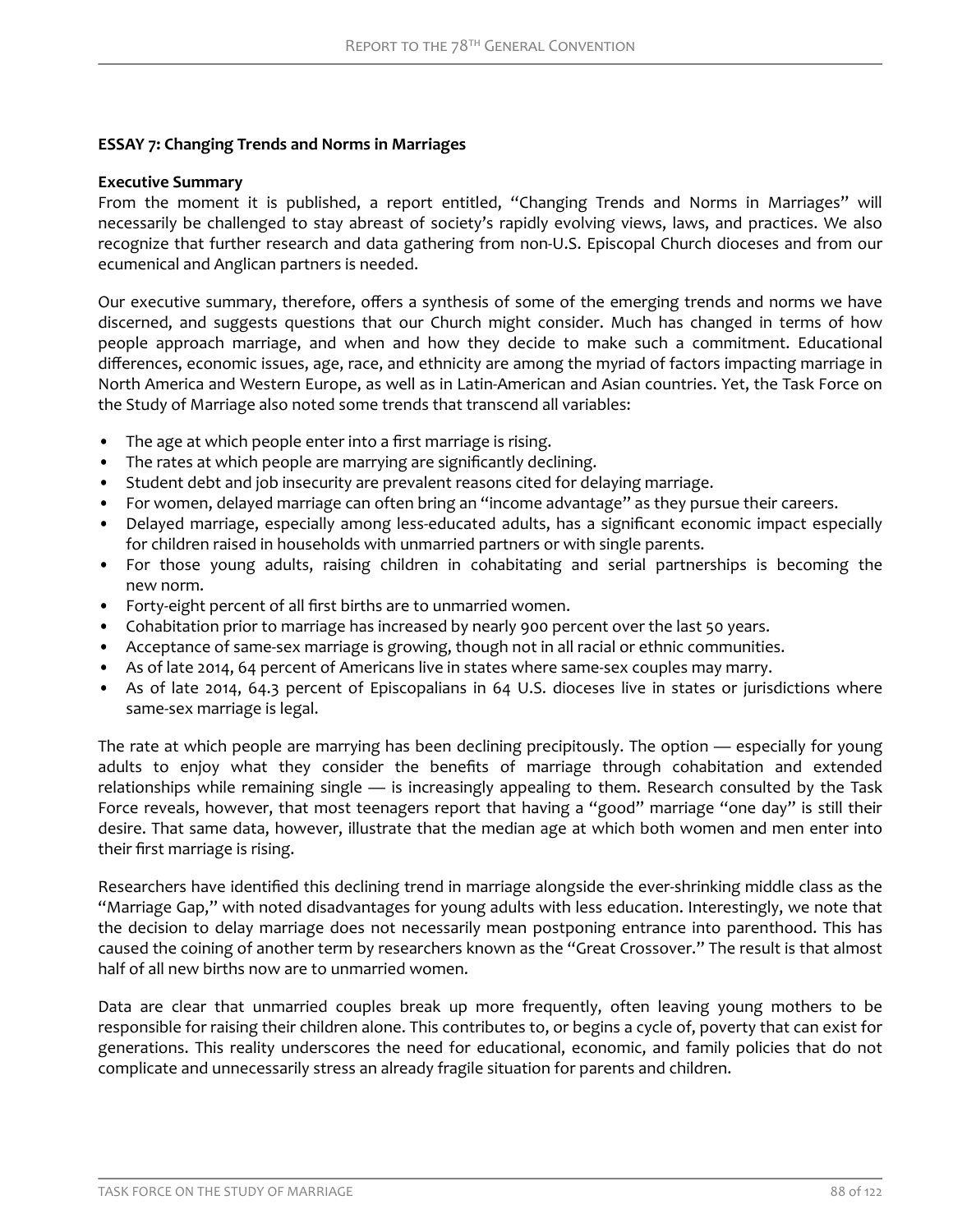The evidence is irrefutable that a high school education alone is no longer enough to lift individuals out of poverty. At the same time, burdensome student debt can not only prevent a mother, for example, from emerging from poverty, but may also contribute to a delay in marriage. Mass incarceration, particularly of a disproportionate number of young black men, is still another factor contributing to decisions by couples to delay marriage.

The Task Force attempted to better understand the role one's race and ethnicity might play in terms of deciding whether to marry or not. Among the interesting data uncovered was that African-American teens are less likely to date or participate in serious romantic relationships than are teens from other racial or ethnic groups. In the wider Hispanic and Latino community, familial relationships are considered even more essential to community life than the marriage itself, and divorce rates among Hispanic men and Latina women are lower by comparison with the general population.

The clan system found in many tribes in the Native-American community is actively engaged in childrearing, with elders in particular playing important roles. Asian Americans have the highest percentage of marriage and the lowest divorce rate. A high value on marriage where the extended family is an integral component is an aspect of Asian culture.

Additionally, there has been a seismic shift in cultural acceptance of same-gender marriage in the United States, especially within the last decade. However, this shift in increasing acceptance of marriage between same-sex couples is by no means limited to the United States. Indeed, governments and citizens in countries from every continent have embraced marriage equality and have actually outpaced the United States in making this shift.

Virtually every religious tradition has been engaged in discussing what these shifting norms mean for their believers and followers theologically and liturgically. Recent decisions, especially by the Presbyterian Church USA and the Evangelical Lutheran Churches in America, have garnered much attention. Even more recently, and as this report was being prepared, bishops in the Roman Catholic Church were wrestling with an expressed desire by Pope Francis to embrace members of the faith that had been excluded due to cohabitation, divorce, and childbearing outside of marriage. A desire not to judge others due to sexual orientation was also recently expressed by the pope. We cite these as significant examples of religious institutions' recognizing and responding to changing norms for and among the faithful.

The Task Force on the Study of Marriage invites you to read the full extent of our research in the pages that follow and to consider the following questions and others that may come to mind as you review this section of our report:

- How might the Church engage the significant justice issues related to marriage that so impact educational and economic opportunities?
- What changes to family law, the tax codes, student loans, and other public policies might address the changing norms around marriage?
- What resources can the Church bring to help alleviate stress and strain on individuals desiring marriage but unable to make such a commitment due to economic and other factors?
- What can the Church contribute to the conversation that would be helpful for young people as they make decisions about cohabitation versus marriage?
- How could the Church lead an effort to bring about alternatives to the mass incarceration of large numbers of young black men that has such dire consequences for marriage and family life in the African-American community?
- What would be the best way for the Church to learn from and share the "best practices" around marriage offered by different racial and ethnic groups?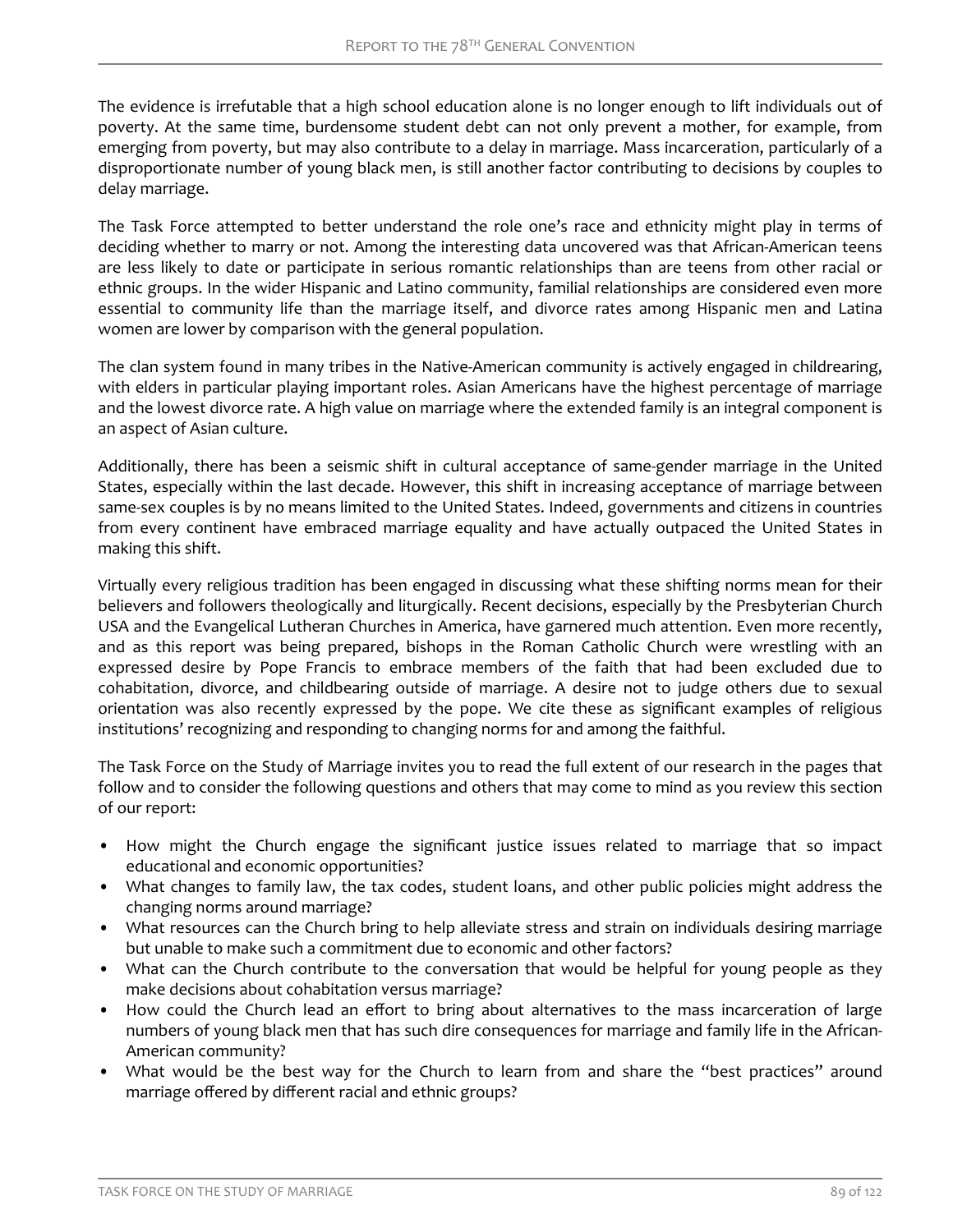- What changes might The Episcopal Church make to our liturgies for marriage to better embrace the emerging realities of delayed marriage, childbearing prior to marriage, marriage with blended families, and same-sex marriage?
- What guidelines and pastoral resources might we develop for our clergy that they might better respond and prepare couples for lifelong covenants of mutual joy, respect, and fidelity?

### **1. The State of Our Unions**

On the one hand, our culture seems to be fixated on marriage, from the extravagant \$50 billion spent annually on weddings, to our active debate on same-sex marriage. On the other hand, societal norms and trends concerning marriage are in flux. Divorce rates have declined since the mid-1980s — a positive trend. Yet, another significant trend is emerging. The rates at which people are marrying are significantly declining, especially among those whose highest level of education achievement is a high school diploma. For those young adults, raising children in cohabitating and serial partnerships is becoming the new norm. For example, by age 25, 44 percent of women have given birth, while only 38 percent have married. Overall, 48 percent of first births were to unmarried partners.

Why should we care? Marriage is not merely a private matter; it is also a complex social institution. Stable marriages better the chances for stable families, generally ensuring greater prosperity for individuals and families as a whole. Marriage contributes to the stability of neighborhoods and school systems, and helps families and individuals weather difficult economic times. Indeed, researchers are finding that the disappearance of the middle class in the United States directly correlates in many communities with the decline in marriage.

The 1979 Book of Common Prayer emphasizes that marriage is both a private matter for the couple and a public covenant. The underlying assumption in our prayer book is that the very private love of the couple entering into marriage has public and sacramental value to the community as a whole — they are to "make their life together a sign of Christ's love to this sinful and broken world, that [their] unity may overcome estrangement, forgiveness heal guilt, and joy conquer despair" ("The Celebration and Blessing of a Marriage," 429).

What follows in this section of our report are some of the changing trends and norms in marriage in the United States, Canada, and much of Western Europe. This report is based on several studies that are noted at the end of this document. Information about current trends and norms in countries outside the United States where dioceses of The Episcopal Church are located is less available; however, in conversation with bishops from those dioceses, we can identify some of the realities on the ground. Some are similar to those found in the research related to North American and Western European countries, and some are not. Our report highlights some of those findings, even as we continue to do additional research.

In the United States, annual surveys continue to report that teens plan to marry "one day" and that having a "good" marriage is "extremely important" to them. At the same time, the median age for a first marriage has risen sharply — now 27 for women and 29 for men. Researchers link this phenomenon to the rapid rise in rates of cohabitation and to a dramatic increase in the number of children born outside of marriage. A growing number of couples, both young and old, now live together with no plans eventually to marry.

Additionally, as the historian Barbara Dafoe Whitehead has recently written, "Four decades ago, moderately educated Americans led the kind of family lives that looked much like the family lives of the more highly educated." She continues: "Today, they are less likely to achieve a stable marriage, or even form one in the first place." The plight of this demographic in our society — that is, those who still aspire to marriage but increasingly are unable to achieve it — may be the silent social and economic issue of our times.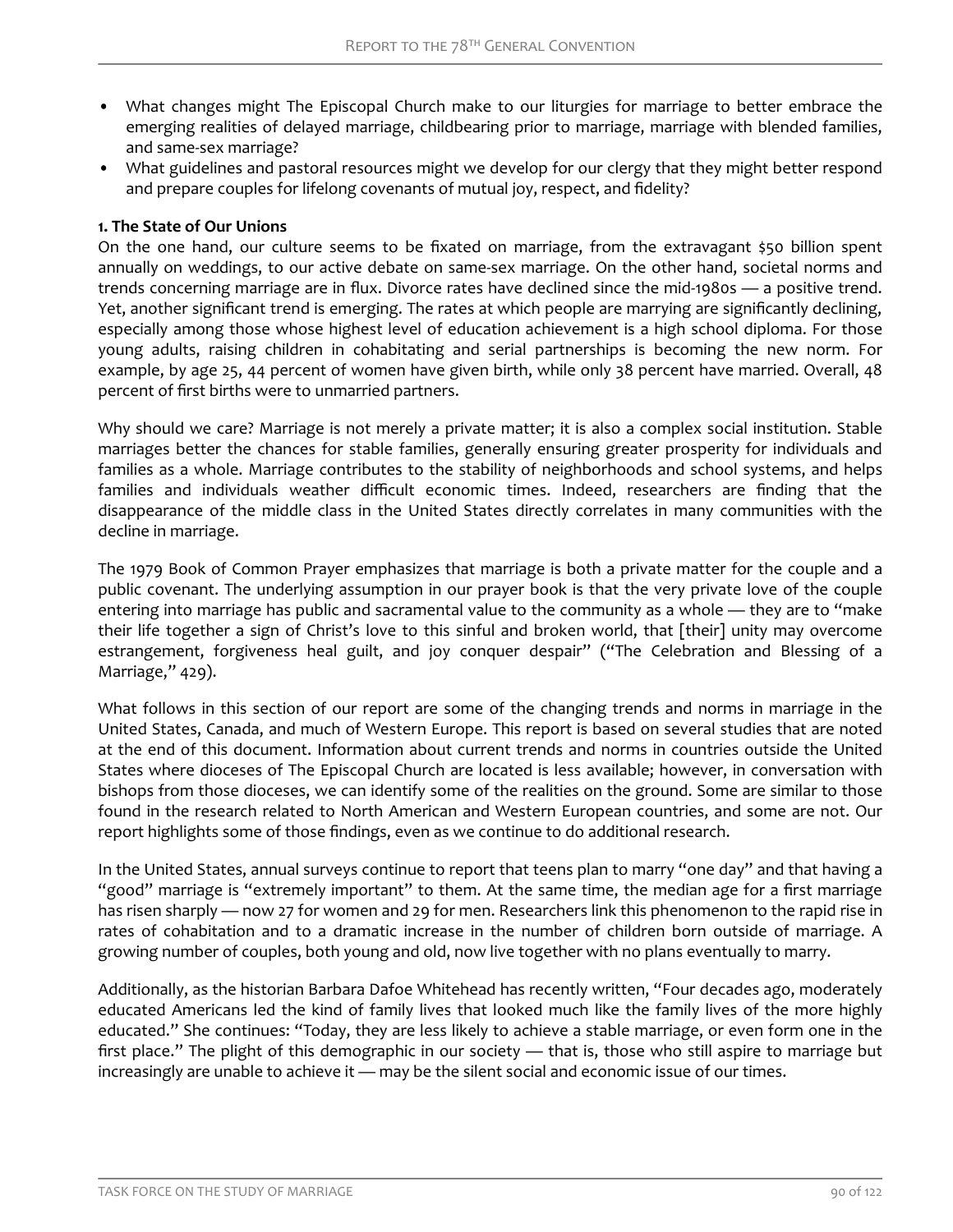The decline of marriage in America is trending directly alongside the decline of the imperiled middle class and is seen to help foster a society of winners and losers. Pew researchers have referred to this as the "Marriage Gap," a phenomenon increasingly aligned with the growing income gap. Marriage remains the norm for adults with a college education and a good income but is now markedly less prevalent among those on the lower rungs of the socioeconomic ladder.

# 2. The Rising Age of Marriage — Costs and Benefits

With the exception of the three decades following World War II, people in the United States and other western nations have been notable for their leisurely approach to settling down. In 1900, the median age of marriage for women in the United States was 23, and for men, about 26.

As noted above, the age at which men and women marry is now at historic heights and is still climbing. A report from a University of Virginia study of marriage entitled, "Knot Yet" explored the positive and negative consequences of delayed marriage for twenty-something women and men, their children, and the nation as a whole. Their findings are recapped below:

*enefits*

- Women enjoy an annual income premium if they wait until age 30 or later to marry.
- Delayed marriage has helped bring down the divorce rate in the United States since the early 1980s, because people who marry in their late teens or early twenties are more likely to divorce than couples who marry later.

# *Costs*

- Though couples are postponing marriage into their late 20s and beyond, they are not putting off childbearing at the same pace. Known as the "Great Crossover," this phenomenon has resulted in a historic new trend in which, by age 25, 44 percent of women have had a child, while only 38 percent have married. Overall, 48 percent of all first births are to unmarried women.
- Twenty-somethings who are unmarried report a higher rate of substance abuse than their married counterparts, and report lower levels of satisfaction with their lives than do married twenty-somethings.
- Evidence shows that there is an earning advantage known as the "marriage premium," especially for men. Studies are lacking that examine racial-ethnic groups separately to account for discrimination factors.

Marriage delayed is the centerpiece of two different potential life paths for members of the next generation — paths that significantly depend on whether or not the person who delays marriage is college-educated. The University of Virginia marriage research project indicates that the Great Crossover is part of a "sad and ironic cycle" — both a generator of, and a response to, the economic troubles enveloping Middle America. Young couples with children may defer or stay clear of marriage because a parent does not have a decentpaying job. But unmarried couples break up more often, leaving mothers raising children alone, and reinforcing generational cycles of family instability and poverty.

Of particular interest to the Task Force on the Study of Marriage were the conclusions drawn by the researchers involved in the University of Virginia study. Their recommendations focused on three crucial areas: educational and economic policy, family policy, and relationship culture. These recommendations might be of value as our Church tries to better understand our mission to support and sustain living-giving relationships. We cite three interesting examples below:

- 1. Even when marriage is not immediately on the horizon, we can assist young adults to see their romantic relationships as opportunities to grow in love and commitment.
- 2. Parents and peers (and we would add faith communities) should encourage today's twenty-somethings to develop their plans for parenthood and marriage to align with plans for their sexual behavior.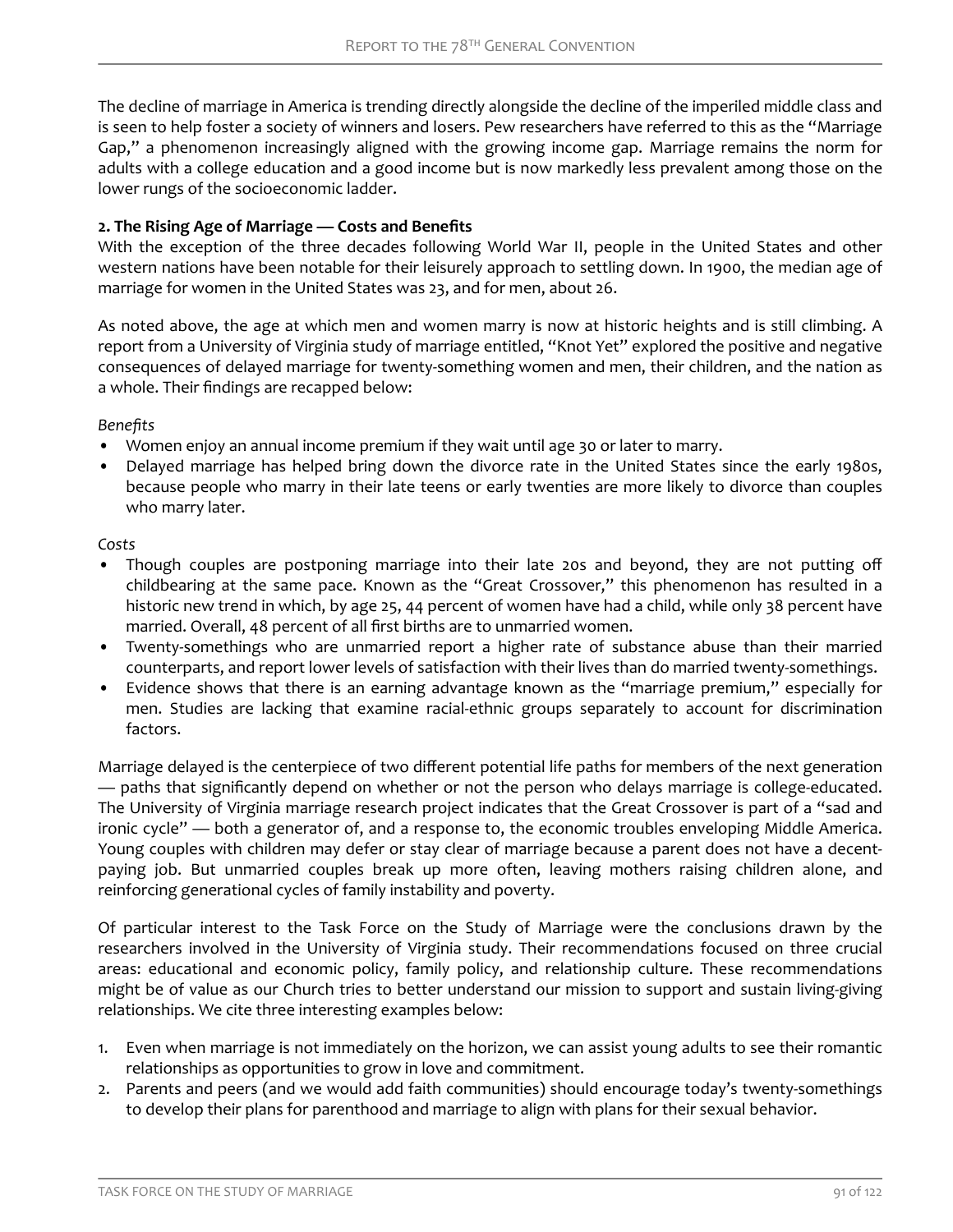3. Student debt and job insecurity cause large percentages of twenty-somethings to delay or avoid marriage (though not childbearing). What can our Church do to support educational policies and reform that foster relationship and family stability?

### **3. Explaining the Marriage Delay Phenomenon**

Again with a primary focus on data from the United States, in the 1970s, a man (the assumption then being that men were the primary source of family income) with a high school diploma could count on finding a good blue-collar job that paid a living wage at an establishment where he could continue to work until he retired with a comfortable pension. By their late teens or early 20s, the men of this era were ready to support families. Now this world is all but gone. Today young adults without a high school education have little hope for a stable job. Since the Great Recession, the same can be said for those who have completed high school. Marriage for these young adults is delayed until they feel they can find jobs that will provide them with a middle-class lifestyle. Lack of economic opportunity, financial insecurity, and student debt all contribute to the delayed-marriage phenomenon. And one must not forget the impact that the mass incarceration of young black men has had on all aspects of the African-American community, delayed marriage being only one of the many serious consequences.

Another reason for putting off marriage is more personal, especially for women. Today women expect, and are expected, to become economically independent. In addition to the self-fulfillment aspects of a career for women, earning potential is seen as a hedge against poverty should their marriage end. Indeed, a recent poll of high school seniors — those on the cusp of adulthood — found that nearly half did not expect to remain married to the same person for a lifetime, a stunning statistic in its own right. Women also place a high value on a career that brings income and personal meaning — an accomplishment that requires years of education and on-the-job experience.

While earlier generations looked at marriage as their entry point into adulthood and a crucial vehicle for defining themselves as mature individuals, today young men and women expect to achieve individual and autonomous identities before they become bound as a couple. The psychologist and researcher Jeffrey Jensen Arnett calls it "emerging adulthood," an extended time of exploration and of trying out various possibilities in love and work. In this new environment, marriage is transformed from a "cornerstone" to a "capstone" of adult identity.

Ninety percent of young adults believe that they must be completely financially independent, have finished their education, have substantially paid off student loans, and be stable in their careers before they marry. Twenty-five to thirty-five percent believe they should be able to pay for their own weddings and have purchased a home before tying the knot.

Also helping to redefine marriage is what many sociologists call the "soul mate ideal." As women have become more economically equal and empowered, marriage for them has been drained of its primary economic incentive. Young adults are now more inclined to focus on marriage for its potential for deep emotional and sexual connections.

#### **4. The Desire to Marry**

Some might see the decline or delay of marriage as proof that young people think marriage is obsolete. However, the large majority of young adults in the United States and many western countries say that they hope to marry "someday." Eighty percent of young adult men and women rate marriage as an "important" part of their life plans. Increasingly, and by dramatic percentages as compared to just 20 years ago, young adults see cohabitation as a necessary step toward marriage. They believe cohabitation as temporary emotional and sexual coupling to be an essential part of emerging adulthood.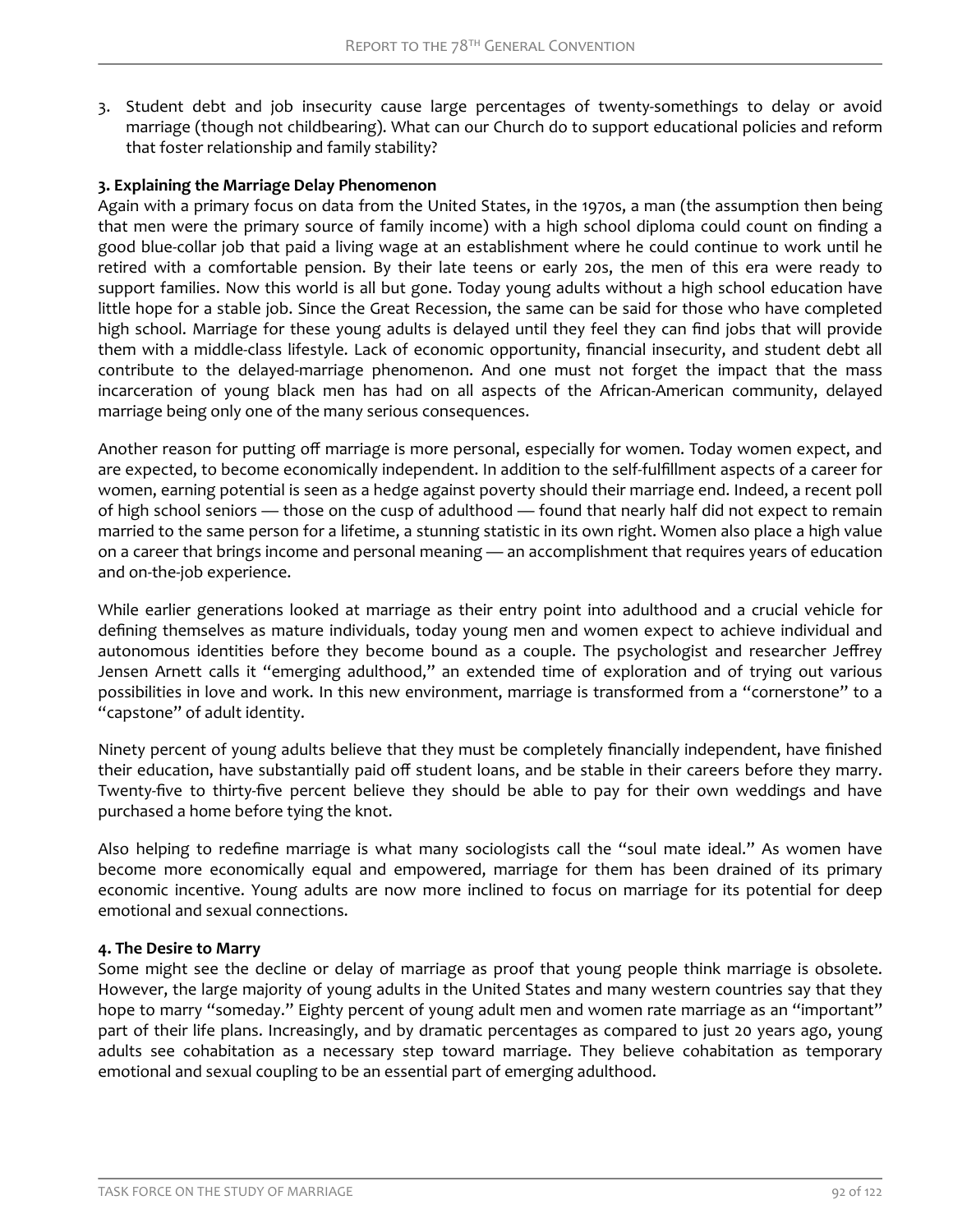There continues to be disagreement among researchers as to whether or not cohabitating couples are more likely to divorce (studied as the "cohabitation effect"). What is less disputed is what scholars call the "inertia hypothesis," asserting that cohabitation creates inertia in relationships, pushing marriage indefinitely into the future. Also noted is that cohabitating couples create financial and property entanglements that cause them to slide into marriage rather than to make active decisions about the future of the relationship.

Pew researchers find that for those who have never wed, marriage remains a life goal. About six in ten men and women would eventually like to get married. The same study showed that a trip to the altar is not so appealing for those who have been married before. Among divorced or separated adults, only 29 percent say they would like to marry again, with women more likely than men to say they do not want to enter into another marriage.

### **5. Cohabitation Trends and Consequences**

Cohabitation has increased by nearly 900 percent over the last 50 years. More and more, couples are testing the waters before diving into marriage. U.S. Census data from 2012 show that 7.8 million couples are living together without having walked down the aisle, as compared to 2.9 million in 1996. And two-thirds of couples married in 2012 shared a home together for more than two years before they married.

Studies show that cohabitation is also more common among those who are less religious than their peers, among those who have been divorced, and among those who have experienced parental divorce, fatherlessness, or high levels of marital discord during childhood. A growing percentage of cohabitingcouple households — now more than 40 percent — include children.

As noted above, cohabitation prior to marriage is often hotly debated; research is unclear as to whether living together might make a couple more likely to divorce. The true variable seems to be the age at which the couple says "I do," according to a 2013 study from the nonpartisan Council on Contemporary Families. Among the strongest predicators of divorce was the age of the two people when they entered the marriage.

Some of the current and prevalent trends for cohabitation, marriage, and the definition of family are as follows:

- The percentage of the population who are married is rapidly shrinking; in 1960, 72 percent of the adult population was married; by 2008, that percentage was 52 percent.
- Americans have an expansive definition of what constitutes "family"; only 29 percent say that the decline in so-called traditional families is a "bad thing."
- Fifty-seven percent of Americans are accepting of cohabitation prior to marriage.
- There is widespread acceptance for premarital sex; 95 percent of all Americans have had a sexual encounter outside of marriage.
- Rates of premarital cohabitation are exploding. In 1960, just 5 percent of people lived together prior to marriage. Today that figure is 60 percent and climbing; 64 percent of cohabitating couples thought of this living arrangement as a necessary step toward marriage.
- Eighty-six percent see no problem with interracial marriage.
- Fifty-seven percent say it is okay for both gay couples and unmarried adults to raise children.
- Seventy-seven percent believe that it is easier for a married person than for a single person to raise a family.
- There is a strong belief that "to get ahead in a career," it is better to be single.

### **6. Race, Gender, and Ethnic Differences**

Falling marriage rates and the rising average age for first marriages are consistent across nearly all racial/ ethnic groups who reside in the United States, Canada, and Western Europe. Below we recount some the different ways in which marriage is perceived by major ethnic and racial groups in the United States: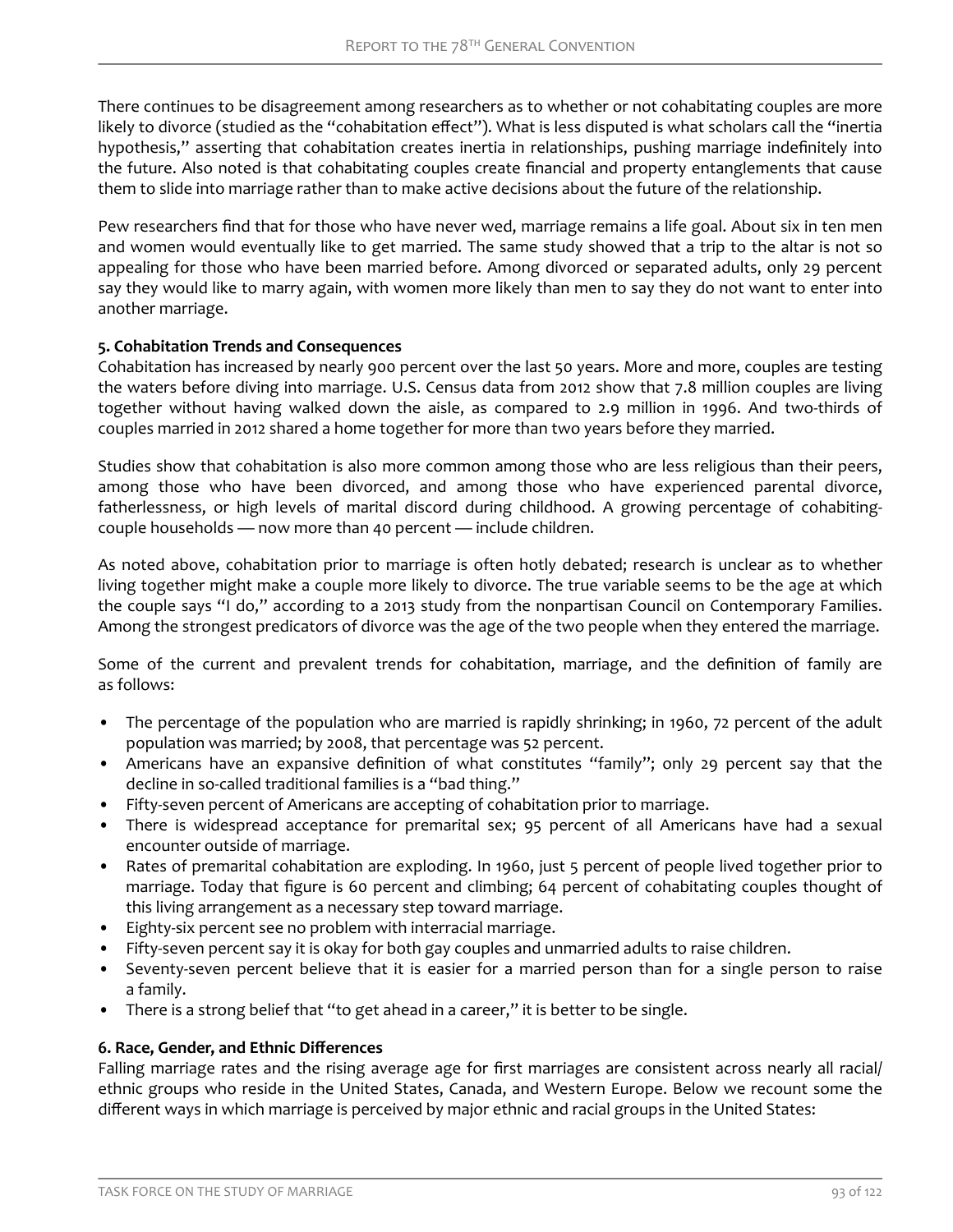# *Marriage and divorce in the African-American community*

During the last several decades, the rates of marriage in the black community have declined, while the rates of divorce, separation, cohabitation, births to single moms, and children residing in female-headed households have increased. Notable trends include the following:

- In 2006, Gallup's annual "Minority Rights and Relations" survey found that 69 percent of black persons said that it is very important to marry when a man and woman plan to spend the rest of their lives together as a couple.
- African-American teens are less likely to date or to participate in serious romantic relationships than are teens from other racial/ethnic groups.
- Eighty-eight percent of African-American teens view marriage as "important"; however, only 72 percent feel well prepared for marriage.
- Churchgoing, African-American, married mothers are 31 percent more likely to report that they have excellent relationships with their husbands.
- Only 45 percent of African-American households include a married couple, compared to 80 percent of white households and 70 percent of Hispanic households (U.S. Census). Fifty percent of black persons said that it is very important to marry when a man and woman have a child together.
- African Americans are significantly less likely than other racial/ethnic groups ever to marry; are less likely to remarry; are more likely to divorce, separate, cohabit, and to bear and rear children out of wedlock (and in mother-only households).
- There is a marriage gap in the African-American community based on educational attainment. Only 28 percent of black individuals with no education are married compared to 55 percent of black persons with a college education.
- Black women divorce at a rate nearly double that of either white or Hispanic women.

# *Marriage and divorce in the Hispanic and Latino community*

Marriage in the Hispanic culture is often seen in a familial context extending beyond the nucleus of the married couple. Familial relationships are even more essential to community life and identity than is the marital relationship. Being a good parent to children, and involving extended family members or close friends as trusted sources of support, are common beliefs and practices upheld by the Hispanic/Latino community, both in the United States and in Latin-American countries.

- Sixty-seven percent of Hispanic households in the United States consist of a married couple; 44 percent consist of a married couple with children under the age of 18.
- When compared to the population at large, Hispanics have higher rates of never marrying. More than one-third of Hispanic men (38 percent) and 30 percent of Hispanic women have never married.
- Thirty-five percent of all low-income married couples are Hispanic; 40 percent of all low-income married parents with children under age 6 are Hispanic.
- Researchers have found that, compared to the overall population, the divorce rates among Hispanic men and women are lower. In the general population, approximately 9 percent of men were divorced, and approximately 11 percent of women were divorced. In comparison, Hispanic men have a divorce rate of 6 percent; Hispanic women have a divorce rate of 9 percent.
- When compared to marriages involving two white non-Hispanic individuals, marriages between a Hispanic individual and a non-Hispanic individual have a similar or lower likelihood of divorce.
- Educational attainment has a positive association to divorce rates for Hispanics. Hispanics with less than a high school education are far less likely than white individuals to divorce. In contrast, Hispanics with post-high school education are more likely than white individuals to divorce. Hispanics are slightly less likely to cohabit than white persons.
- Bishops of The Episcopal Church in Latin-American countries report that the principal concern is with high teenage pregnancy rates. In the Dominican Republic, for example, 35 percent of the young mothers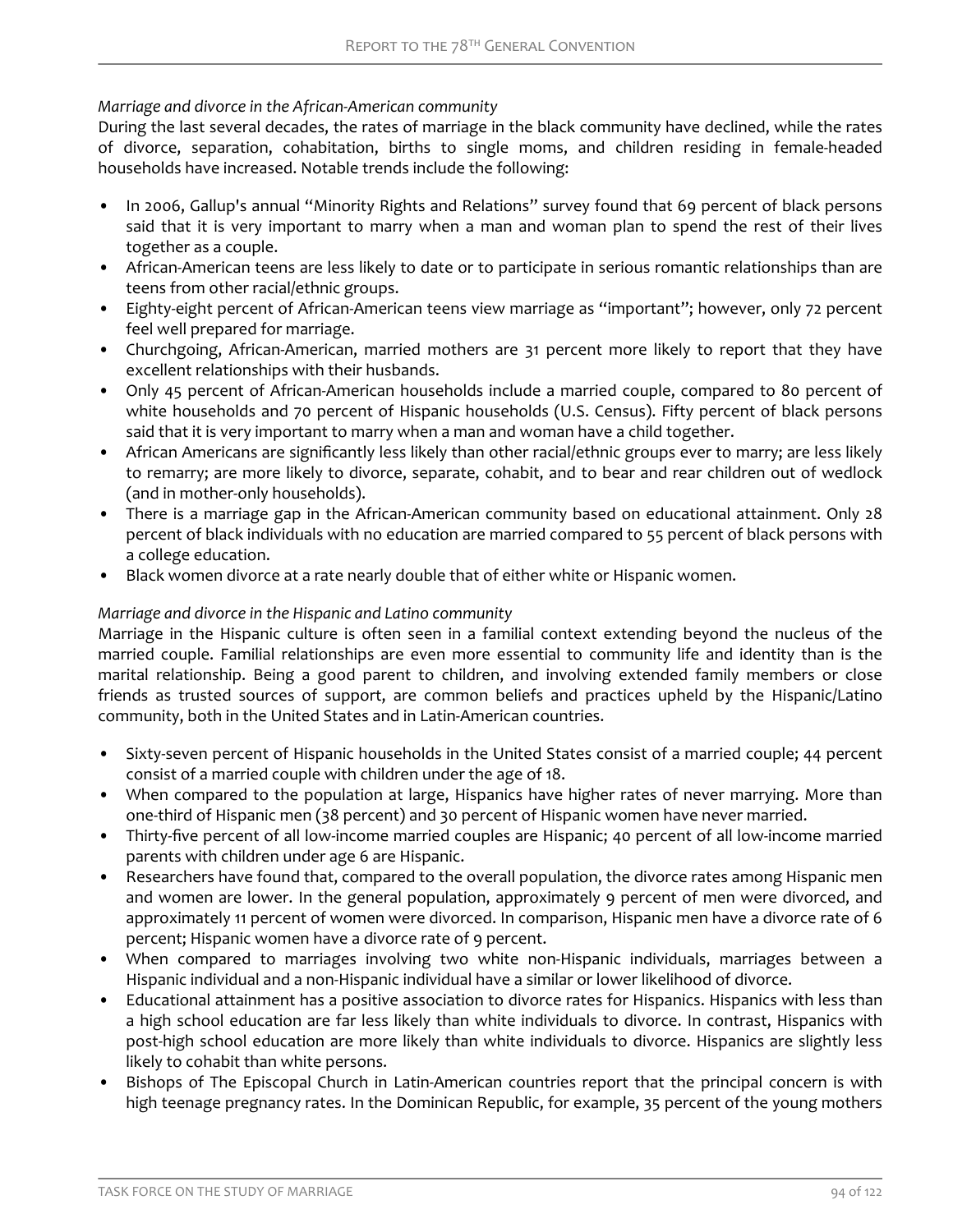giving birth are unmarried teenagers. This trend is also prevalent throughout Central America, with higher percentages reported in rural areas, again pointing to poverty and education as influential factors.

The percentage of university-educated women is increasing across Latin America and is matched by rising rates of divorce. As is true in the United States and many industrialized nations, women in Latin America delay marriage to pursue career goals and tend to be disinclined to stay in unsatisfying relationships for financial security.

*Marriage and divorce in the Native-American community*

- When it comes to defining marriage or family, there is much variety among Native-American tribes. Many tribes have a clan system that is actively involved in childrearing and have elders who engage in family life.
- A higher share of Native-American births is to never-married mothers (58.4 percent compared to 33.2 percent for the United States as a whole).
- Native Americans face many challenges to forming and sustaining healthy marriages. One of the greatest challenges is poverty. The proportion of Native Americans living below the poverty line is more than twice the national average. Native-American children are twice as likely to live in poverty as their non-Native counterparts. They are almost twice as likely to live in a home in which neither parent is employed.
- Native Americans are less likely than those in any other racial or ethnic group to report that they had been involved in a marriage-preparation class.
- Approximately 39 percent of the American Indian or Alaska Native population is currently married (excluding couples who are separated). The same percentage has never been married, and approximately 13 percent are divorced.
- More than half (56 percent) of Native Americans are married to individuals from other racial or ethnic groups.

# *Marriage and divorce in the Asian-American community*

As evidenced by their high rates of marriage, Asian-American cultures generally place great value on marriage. Marriage is considered the means to building families, and families are fundamentally important to Asians. In most Asian cultures, a marital relationship is not solely a relationship between spouses, but involves the extended family as well.

- Many followers of traditional Asian cultures value interconnectedness, in contrast to the western value of independence. This difference can result in a marriage that is considered healthy by eastern standards and unhealthy or codependent by western culture.
- Romantic attachment is the primary goal in the selection of a marital partner in contemporary U.S. society. This provides a dilemma for recent immigrants whose cultural values may consider other factors as more important — for example, financial situation, family status, or ensuring the continuity of family lineage. In some Asian groups, traditional family members want to screen and make the final selection of marriage partners for their adult children.
- As a group, Asian Americans have the highest percentage of marriages (65 percent versus 61 percent for white Americans) and the lowest percentage of divorce (4 percent versus 10.5 percent for white individuals).
- Studies have shown that, in contrast to U.S. families as whole, Asian-American families tend to have lower divorce rates and to have fewer households headed by single women.
- Asian Americans have a high rate of intermarriage (that is, marriage to someone from another racial or ethnic group).
- The low rates of divorce and separation among Asian-American groups may help to account for the relatively low proportion of such families with incomes below the poverty level.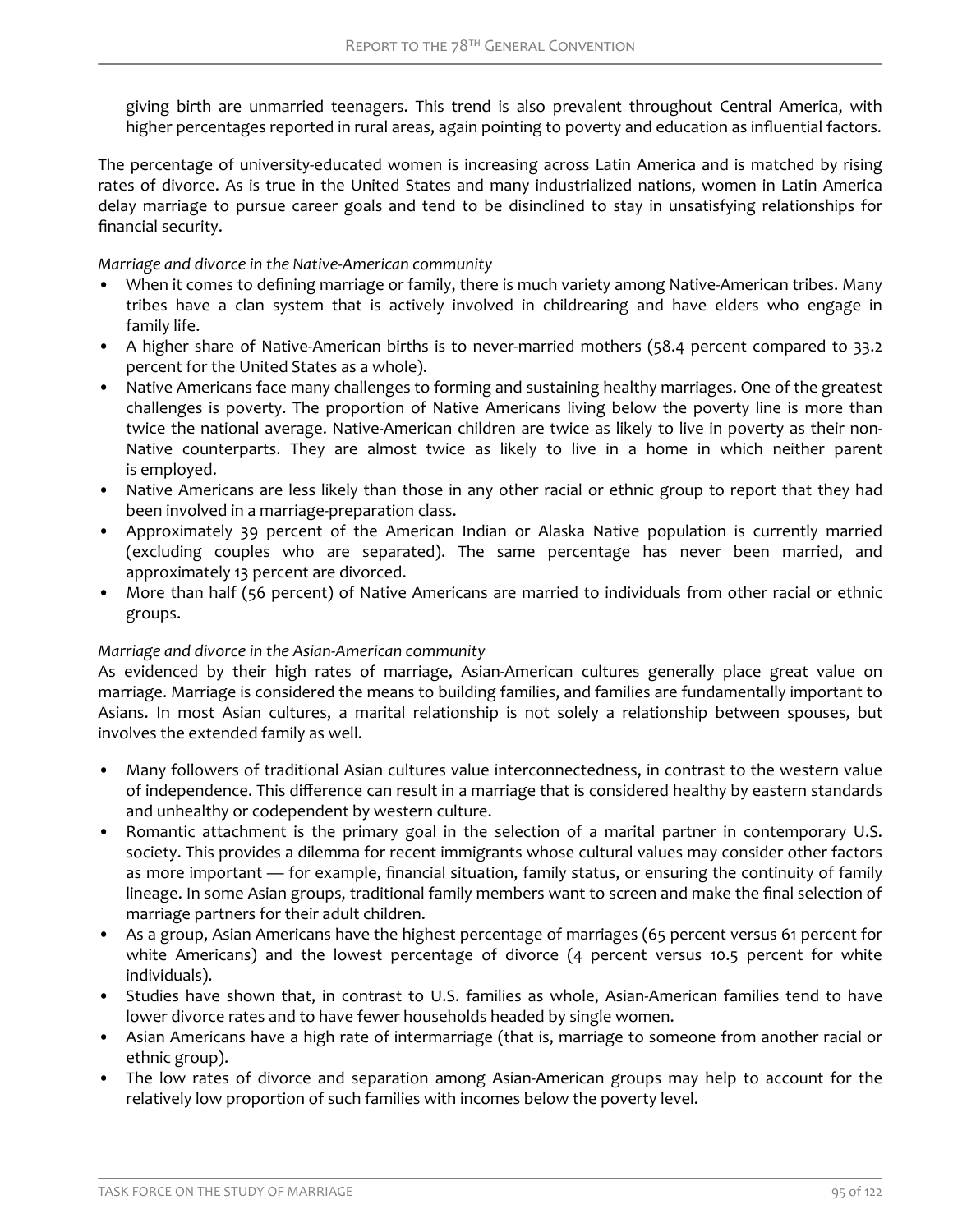• Divorce and separation rates among native-born Asians differ little from rates of native-born white persons. However, foreign-born Asian women are less likely to be divorced or separated compared to their American-born counterparts.

### *Marriage and divorce in other cultures and communities*

In conversation with the bishop of Taiwan, we found much similarity with many of the above trends in that diocese of The Episcopal Church. In particular, emerging trends in Taiwan include the delay of marriage for economic reasons, the increased pursuit of higher education among women, and the realities of their place in the workforce. Some indication of increased cohabitation prior to marriage is also noted.

In conversation with the bishop of Haiti, we heard that there is a definite "slowdown" in the rate of marriage among young adults, and an increasing rate of divorce among those who do marry. The common trend noted is that many young people subscribe to a "new vision of love" where pleasure and freedom are the norm, and they do not need to get married for those. An increasing number of young adults in Haiti are living together but are not married. While the practice is increasing, even outside urban centers, many people still do not approve of these "free unions." The bishop did not note a delay in marriage for those who want to be married, but rather an increase in the number of those choosing not to marry at all. There is no legal provision for same-sex union in Haiti presently. A large part of the population is against this, believing that marriage is the union of one man and one woman.

### **7. Same-Sex Marriage**

As of mid-year 2014, a majority of Americans, 53 percent, favor allowing gay and lesbian couples to marry legally. Religious groups fall on both sides of the same-sex marriage debate: more than 8 in 10 Jewish Americans, roughly two-thirds of religiously unaffiliated Americans, 62 percent of mainline Protestants, 58 percent of white Roman Catholics, and 56 percent of Hispanic Catholics favor marriage equality for same-sex couples. By contrast, nearly 7 in 10 white evangelical Protestants and 59 percent of black Protestants oppose same-sex marriage. Hispanic Protestants are roughly split on the issue. Majorities of Americans perceive three religious groups to be unfriendly to LGBT people: the Roman Catholic Church, the Mormon Church (LDS), and evangelical Christian churches.

By generation, there is a more than 30-point gap: 7 in 10 young adults (ages 18-29) favor marriage equality, compared to 38 percent of seniors (age 65+). The gap is also geographic: 60 percent of Americans residing in the Northeast and 58 percent of those residing in the West support allowing gay and lesbian couples to marry legally. A slight majority of Midwesterners, 51 percent, support same-sex marriage, while those residing in the southern United States are split between those who support it (48 percent) and those opposed (48 percent), with a small percentage still undecided.

#### **8. Marriage Equality**

In the United States, the changing opinions around same-sex marriage seem to have begun in the mid-1990s when, by legislation or by referendum, states began banning same-sex marriage, culminating with the federal Defense of Marriage Act (DOMA) in 1996 (Wisconsin banned same-sex marriage in 1979). Massachusetts's Goodridge Decision from the Supreme Judicial Court came down (4-3) in favor of marriage equality in November 2003. The court's response to the legislature's attempt to substitute civil unions was rejected in a decision released in 2004. The first marriage licenses were issued May 17, 2004. Decisions in support of marriage equality in other states followed. In June 2013, the Supreme Court of the United States, in a 5-4 decision, overturned DOMA, ruling that the federal law deprives same-sex couples of liberty without due process guaranteed by the 5th Amendment to the Constitution.

As of November 15, 2014, 33 states and the District of Columbia now allow same-sex marriage. Five states have same-sex marriage bans that have been overturned and where appeals are in process. The other states remain in some form of limbo, awaiting the outcome of appellate rulings or lawsuits. It is expected that the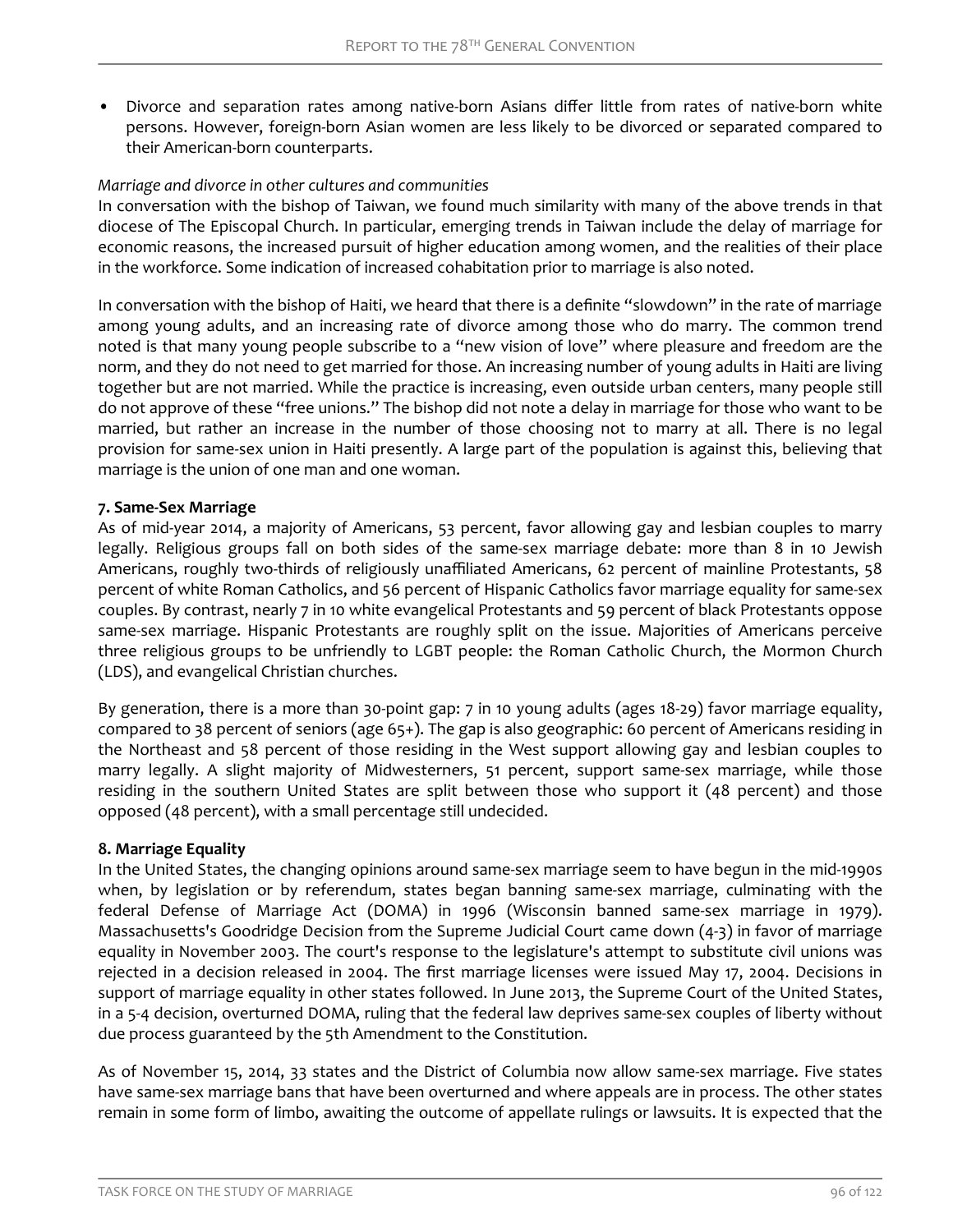Supreme Court of the United States will hear one of the appeals on its 2014-2015 docket calendar. As of late 2014, 64 percent of Americans live in states where same-sex couples may marry.

More broadly, many nations have approved freedom for same-sex couples to marry. They include the Netherlands, Belgium, Spain, Norway, Sweden, Portugal, Iceland, Denmark, Brazil, South Africa, France, New Zealand, the United Kingdom, Luxembourg, Canada, and Argentina. Nations that offer some spousal rights and protections to same-sex couples include Andorra, Austria, Australia, Columbia, Uruguay, Ecuador, Mexico, Venezuela, Croatia, Czech Republic, Slovenia, and Switzerland. Same-sex marriage has been constitutionally or legislatively banned in Honduras, El Salvador, the Dominican Republic, and Bolivia. In 81 countries around the world, including much of Africa and Asia, sexual activity by lesbian, gay, bisexual, and transgender persons remains a crime, in some cases punishable by death.

According to the Office for Congregational Development, 64.3 percent of Episcopalians (1,200,622) in 64 U.S. dioceses live in states or jurisdictions where same-sex marriage is legal, although that should not be construed to suggest that all Episcopalians living in those states support same-sex marriage.

# **9. A Word about Our Consultation with Others**

In Resolution A050, the Task Force on the Study of Marriage was asked to consult with ecumenical partners and others from around the Anglican Communion. With our budgetary and time limitations, we were able only to go so far. With the help of our church-wide staff, we gathered some resources from ecumenical partners, including the Evangelical Lutheran Church in America (ELCA), the Presbyterian Church USA, the Unitarian Universalist Association, the United Church of Christ, the Orthodox Church in America, and the U. S. Conference of Catholic Bishops (USCCB). Most of this information came to the Task Force as we were approaching publication deadlines, but it provides some useful material for the continuing work that we believe is needed in our study of changing norms and trends.

From the ELCA we received its "Social Statement on Human Sexuality: Gift and Trust," approved by their 2009 church-wide Assembly. We also received documents related to ELCA's consideration of same-sex relationships. However, no action with regard to this subject has been taken. ELCA remains very interested in our work.

From the Presbyterian Church USA we received two documents: 1) the official publication of their six-week study on marriage that includes biblical and confessional resources; and 2) an unofficial piece — a 2014 book by the theologian Mark Achtemeier entitled, *The Bible's Yes to Same-Sex Marriage: An Evangelical's Change of Heart*.

From the USCCB we received the most current document (2009) from its Marriage and Family Committee: "Life and Love in the Divine Plan."

Our ecumenical office provided us with the 2013 Orthodox Church in America Synodal "ffirmation of the Mystery of Marriage."

The ecumenical office also provided us with a curriculum about sexuality education and marriage adopted by the United Church of Christ and the Unitarian Universalist Association and entitled, "Our Whole Lives."

In 2012, the Pew Research Center published a paper entitled, "Religious Groups' Official Positions on Same-Sex Marriage"

[http://www.pewforum.org/2012/12/07/religious-groups-official-positions-on-same-sex-marriage/], which provides a useful summary.

Members of the Task Force also participated in the consultation on same-sex marriage convened by the Standing Commission on Liturgy and Music. This consultation included participants from many U.S. dioceses